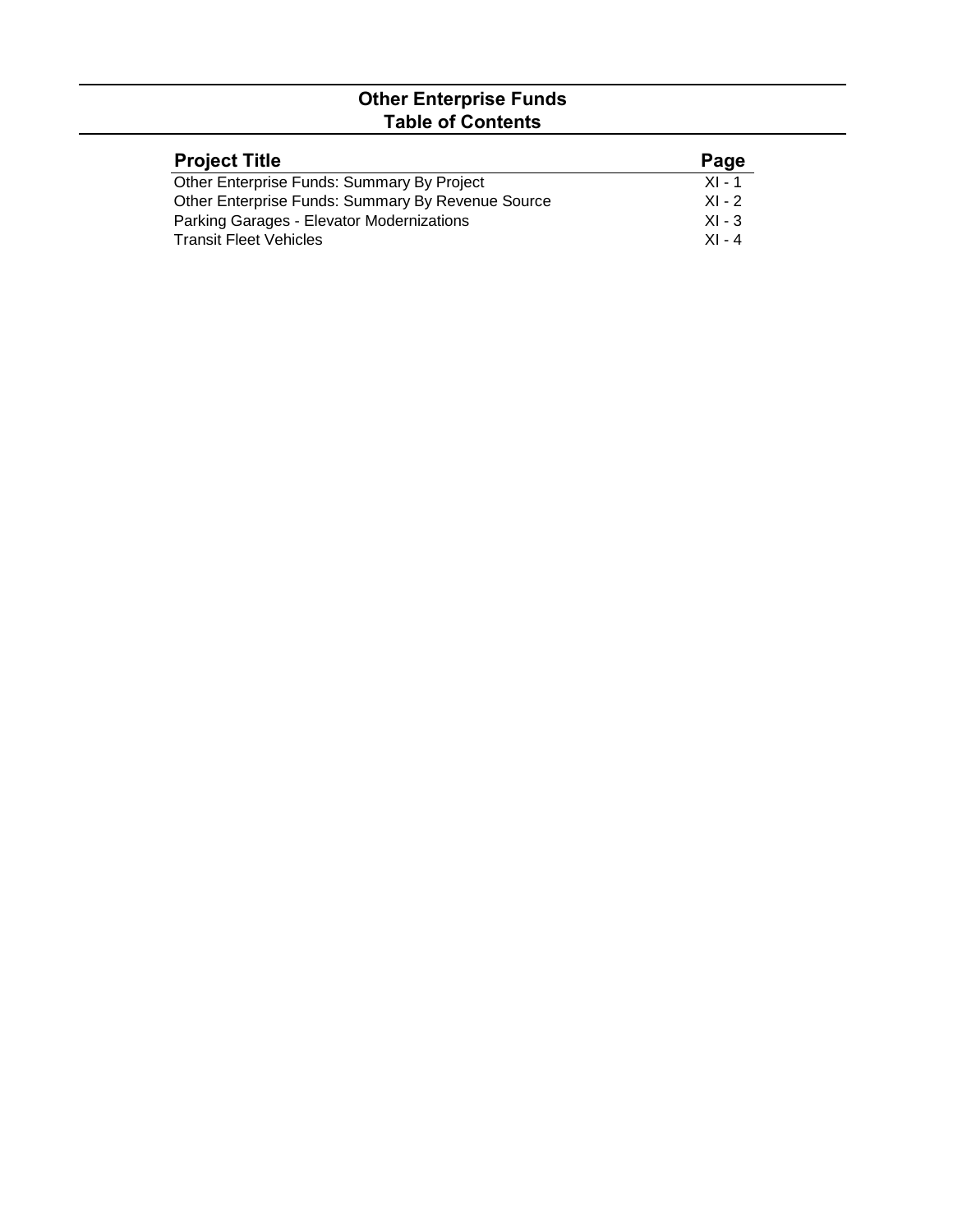| <b>Program Category: Other Enterprise Funds</b>    |                   |            |             |            |            |            |            |                        |                      |  |
|----------------------------------------------------|-------------------|------------|-------------|------------|------------|------------|------------|------------------------|----------------------|--|
|                                                    |                   |            |             |            |            |            |            |                        |                      |  |
| Category                                           | <b>Prior Year</b> | FY 2015-16 | FY 2016-17  | FY 2017-18 | FY 2018-19 | FY 2019-20 | FY 2020-21 | <b>Future</b><br>Years | <b>Total Request</b> |  |
| Parking<br>Garages -<br>Elevator<br>Modernizations | 0                 | 391,000    | $\mathbf 0$ | 0          | 0          | 0          | 0          | 0                      | 391,000              |  |
| <b>Transit Fleet</b><br>Vehicles                   | 4,460,000         | 190.000    | 0           | 0          | 0          | 0          | 0          | 0                      | 4,650,000            |  |
|                                                    | \$4,460,000       | \$581,000  | \$0         | \$0        | \$0        | \$0        | \$0        | \$0                    | \$5,041,000          |  |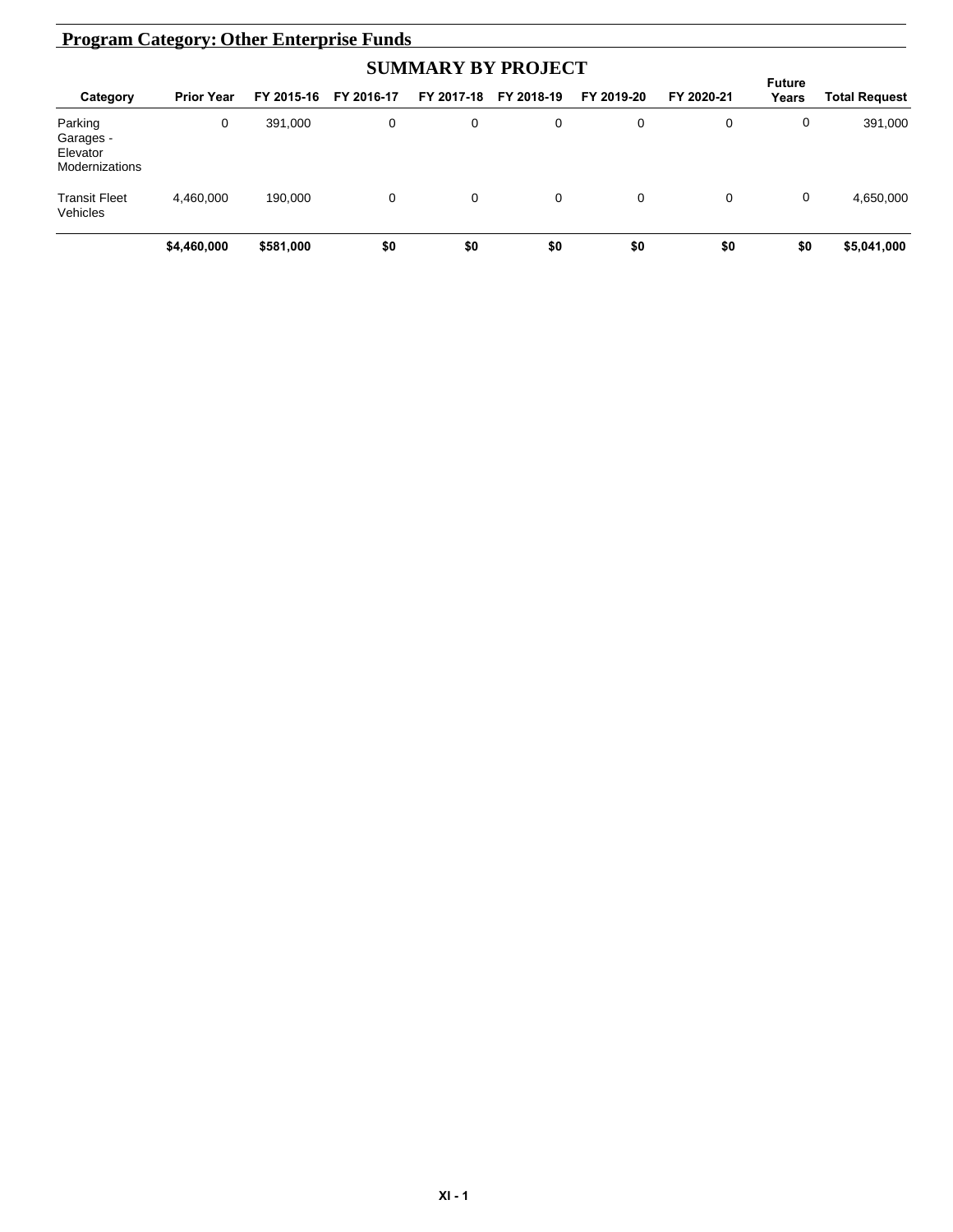| Category          | <b>Prior Year</b> | FY 2015-16 | FY 2016-17 | FY 2017-18 FY 2018-19 |     | FY 2019-20 | FY 2020-21 | <b>Future</b><br>Years |     | <b>Total Funds</b> |
|-------------------|-------------------|------------|------------|-----------------------|-----|------------|------------|------------------------|-----|--------------------|
| Intergovernmental | 4.460.000         | 190.000    |            |                       |     |            |            |                        |     | 4,650,000          |
| Installment Sales |                   | 391.000    |            |                       |     |            |            |                        |     | 391.000            |
|                   | \$4,460,000       | \$581,000  | \$0        | \$0                   | \$0 | \$0        | \$0        |                        | \$0 | \$5,041,000        |

## **SUMMARY BY REVENUE SOURCE**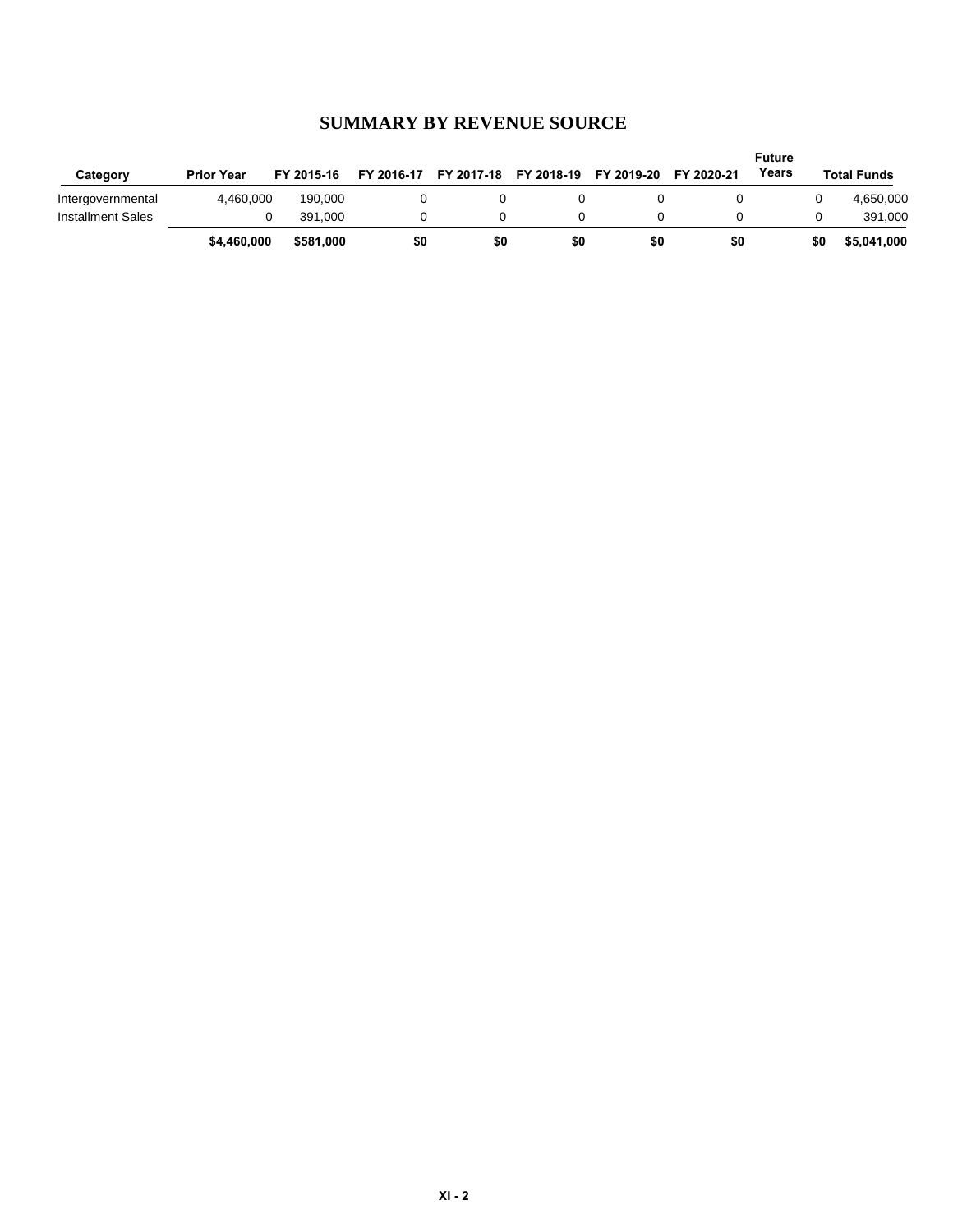## **CITY OF DURHAM CAPITAL IMPROVEMENTS PROGRAM**

| Service Area<br><b>Other Enterprise Funds</b><br><b>Project Title</b> |                                      |                                                                                                                                                                                                                                                                                                                       | Department<br><b>General Services</b><br>Pin Number |           |                         | Division/Program:<br><b>Master Plan</b> |                                    | District:<br>1         |              |  |  |  |
|-----------------------------------------------------------------------|--------------------------------------|-----------------------------------------------------------------------------------------------------------------------------------------------------------------------------------------------------------------------------------------------------------------------------------------------------------------------|-----------------------------------------------------|-----------|-------------------------|-----------------------------------------|------------------------------------|------------------------|--------------|--|--|--|
| Parking Garages - Elevator<br>Modernizations                          |                                      |                                                                                                                                                                                                                                                                                                                       | 0821-08-88-7397                                     |           |                         |                                         |                                    |                        |              |  |  |  |
| <b>Project Description</b>                                            | Unit), and Corcoran Street (1 unit). | This funding request includes elevator repairs and improvements that will<br>modernize 25+ year old elevator systems, and address code compliance<br>issues and Department of Labor (DOL) violations. There are 5 elevators in 3 of<br>the following decks: Center Parking Deck (3 units), Chapel Hill Street Deck (1 |                                                     |           |                         |                                         | <b>Picture</b><br><b>Available</b> |                        |              |  |  |  |
| <b>PROJECT STATUS -</b>                                               |                                      | June 2015                                                                                                                                                                                                                                                                                                             |                                                     |           | <b>PROJECTED DATES:</b> |                                         |                                    | <b>TYPE REQUEST</b>    |              |  |  |  |
| <b>Total Expenditures</b>                                             |                                      |                                                                                                                                                                                                                                                                                                                       | \$0                                                 | Beginning | Completion              | 07/15<br>06/16                          | <b>New</b>                         |                        |              |  |  |  |
| <b>Appropriation</b>                                                  | <b>Prior Year</b>                    | 2015-16                                                                                                                                                                                                                                                                                                               | 2016-17                                             | 2017-18   | 2018-19                 | 2019-20                                 | 2020-21                            | <b>Future</b><br>Years | <b>TOTAL</b> |  |  |  |
| Construction                                                          | \$0                                  | \$391,000                                                                                                                                                                                                                                                                                                             | \$0                                                 | \$0       | \$0                     | \$0                                     | \$0                                | \$0                    | \$391,000    |  |  |  |
| <b>Total</b>                                                          | \$0                                  | \$391,000                                                                                                                                                                                                                                                                                                             | \$0                                                 | \$0       | \$0                     | \$0                                     | \$0                                | \$0                    | \$391,000    |  |  |  |
| Revenue                                                               | <b>Prior Year</b>                    | 2015-16                                                                                                                                                                                                                                                                                                               | 2016-17                                             | 2017-18   | 2018-19                 | 2019-20                                 | 2020-21                            | <b>Future</b><br>Years | <b>TOTAL</b> |  |  |  |
| <b>Installment Sales</b>                                              | \$0                                  | \$391,000                                                                                                                                                                                                                                                                                                             | \$0                                                 | \$0       | \$0                     | \$0                                     | \$0                                | \$0                    | \$391,000    |  |  |  |
| <b>Total</b>                                                          | \$0                                  | \$391,000                                                                                                                                                                                                                                                                                                             | \$0                                                 | \$0       | \$0                     | \$0                                     | \$0                                | \$0                    | \$391,000    |  |  |  |